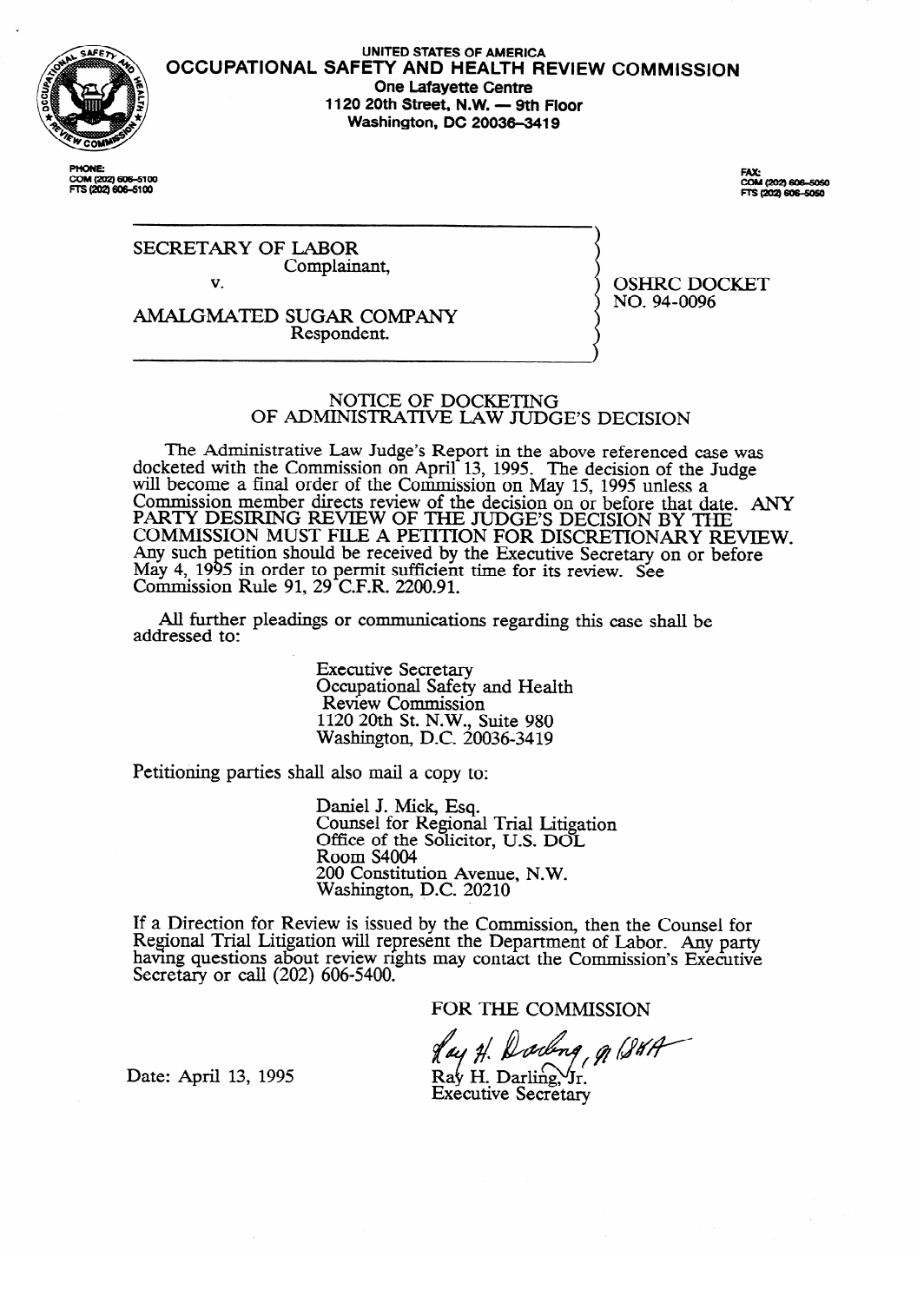### DOCKET NO. 94-0096

# NOTICE IS GIVEN TO THE FOLLOWING:

Robert Friel, Esq.<br>Assoc. Regional Solicitor<br>Office of the Solicitor, U.S. DOL<br>1111 Third Avenue, Suite 945<br>Seattle, WA 98101

Richard C. Boardman, Esq.<br>Penland, Munther & Boardman<br>PO Box 199<br>Boise, ID 83701

Benjamin R. Loye<br>Administrative Law Judge<br>Occupational Safety and Health<br>Review Commission<br>Room 250<br>1244 North Speer Boulevard<br>Denver, CO 80204 3582

00107232019:10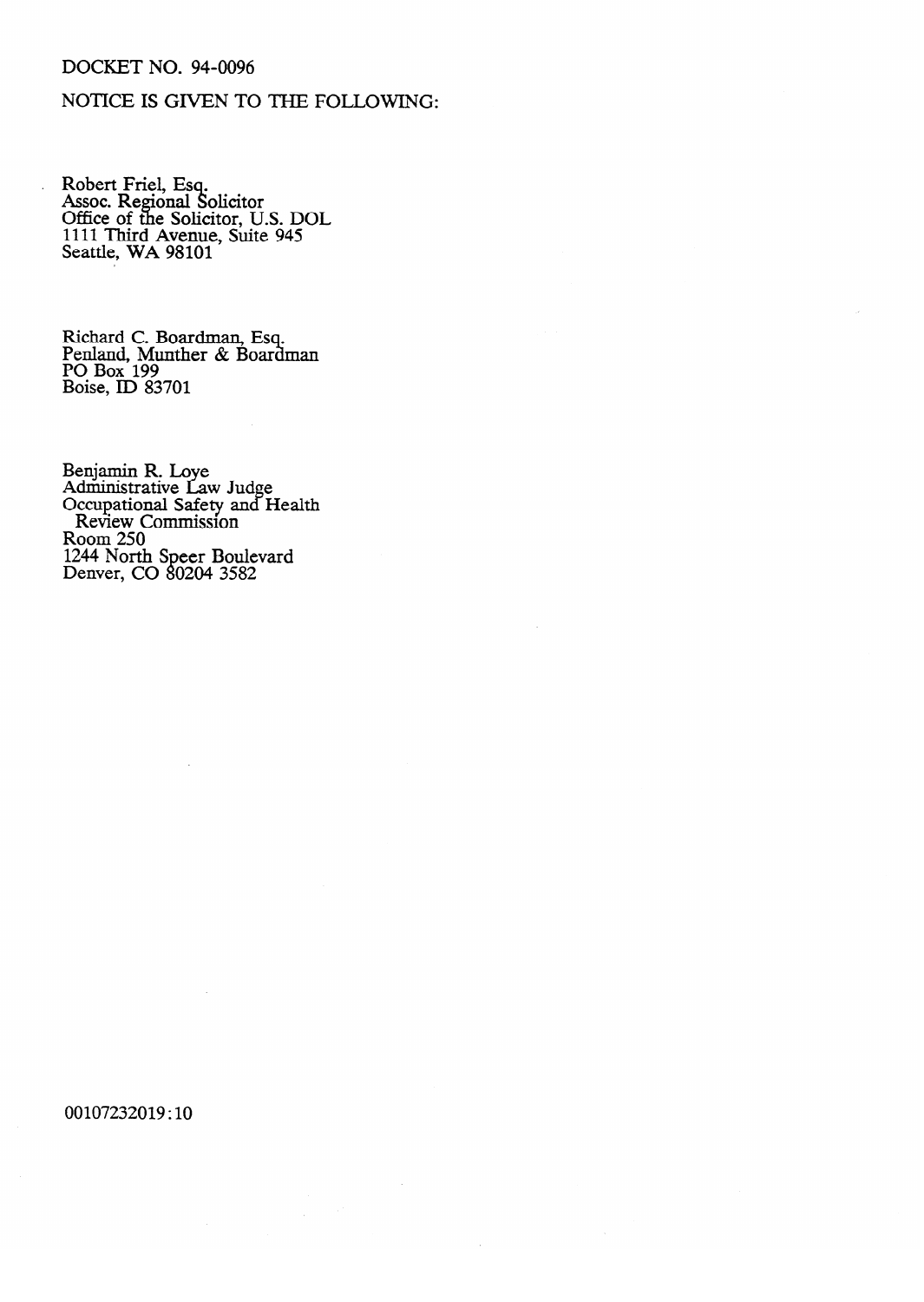

.

#### **OCCUPATIONAL SAFETY AND HEALTH REVIEW COMMISSION** 1244 N. Speer Boulevard<br>Room 250 . Room 250 r-Denver, Colorado *edzulacio*

**COM DOS 844** 

**3 803 MA-1** 

SECRETARY OF LABOR,

Complainant,

v.

AMALGAMATED SUGAR COMPANY,

Respondent.

Respondent.

**APPEARANCES:** 

For the Complainant:

Cathy L. Barnes, Esq., Office of the Solicitor, **U.S. Department of Labor, Seattle, WA** 

For the Respondent:

Richard C. Boardman; Esq., Boise, ID

#### **DECISION AND ORDER**

Loye, Judge:

This proceeding arises under the Occupational Safety and Health Act of 1970 (29 U.S.C., Section 651, et. seq, hereafter referred to as the Act).

Respondent, Amalgamated Sugar Company (Amalgamated), at all times relevant to this action maintained a worksite at Highway 19, Receiving Station 66 Doles, Caldwell Idaho, where it was engaged in receiving and warehousing sugar beets. Amalgamated admits it is

**OSHRC DOCKET** NO. 94-0096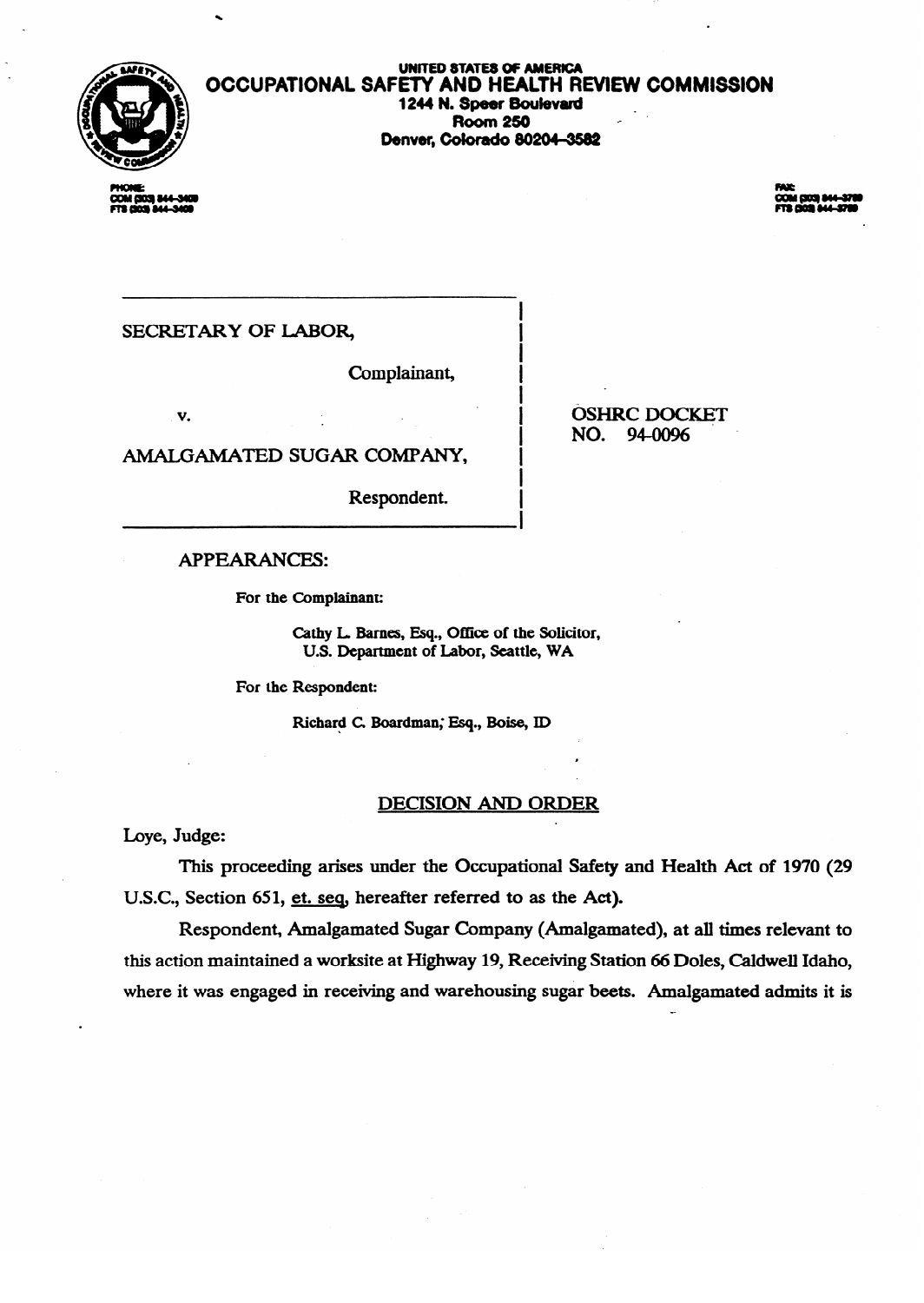an employer engaged in a business affecting commerce and is subject to the requirements of the Act.

In December 1993 the Occupational Safety and Health Administration (OSHA) conducted an inspection of Amalgamated's Caldwell worksite. As a result of the inspection, Amalgamated was issued citations, together with proposed penalties, alleging violations of the Act. By filing a timely notice of contest Respondent brought this proceeding before the Occupational Safety and Health Review Commission (Commission).

The parties stipulate that the sole matter at issue in this case is whether the general industry standards at 29 C.F.R. §1910 *et seq.* are applicable to Amalgamated's operation. The parties agree that should the §1910 standards be found applicable, the cited violations. shall be affirmed as amended, and the agreed upon penalties be assessed (Tr. 5-6).

On January 10, 1995, a hearing was held in Boise, Idaho on the matter remaining at issue. The parties have waived or submitted briefs and this matter is ready for disposition.

# issue. The parties have waived or submitted briefs and this matter is ready for disposition.

Amalgamated maintains that it is engaged primarily in agriculture operations at its Caldwell receiving station, and that those operations are regulated by OSHA's industry specific standards for agriculture found at 29 C.F.R.  $$1928$  et seq. Respondent argues that §1928.21(b) exempts agricultural employers from the operation of the general industry standards at §1910 et seq.

#### **FACTS**

Amalgamated's primary business is the production of sugar, beet pulp and molasses from sugar beets (Tr. 49). Amalgamated also maintains an "agricultural department" which functions as a liaison between the company and the private growers who sell their crops to Amalgamated (Tr. 28). The agricultural liaison negotiates the amount of acreage to be planted, type of seed, and delivery schedule with the growers; Amalgamated's "field men" provide consulting services after planting (Tr. 27-34). Amalgamated's crop receiving stations are designated part of the agriculture department (Tr. 44-45).

During the harvesting season, Amalgamated receives the growers' beet crops at its outlying stations (Tr. 34). The growers provide their own trucking (Tr. 35), and the beets remain the property of the growers until they are weighed and dumped at the receiving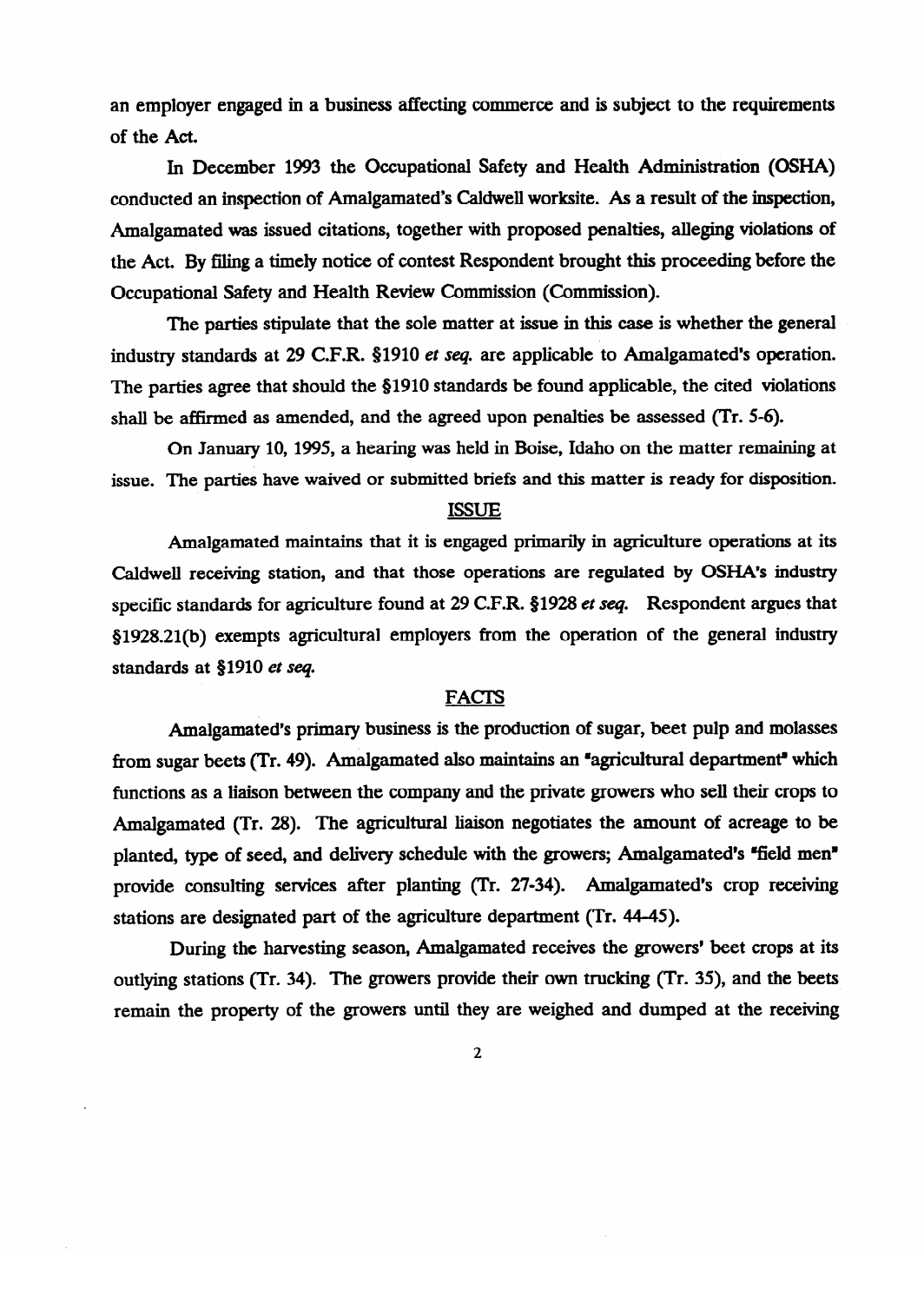stations (Tr. 42). Once Amalgamated takes possession, the beets are cleaned and moved into storage by a conveyor system (Tr. 19-21, 39-40).

Employees at the caldwell receiving station are all either operators of equipment (tractors, front-end loaders, beet pilers), scalehouse operators or maintenance personnel (Tr. 17-20). None are involved in the growing or harvesting of beets (Tr. 77). Receiving station personnel are assigned as needed; following the harvest they return to Amalgamated's shop for the winter, where they perform repair and maintenance duties (Tr. 21, 40).

Amalgamated was cited for failing to develop energy control procedures for use when servicing beet pilers, and for failing to develop and implement safe working practices for use when servicing electrical equipment.

#### **Discussion**

For purposes of determining whether an operation is agricultural for purposes of coverage, the Commission must:

...examine the specific task that exposed the worker to the alleged noncomplying condition for which the employer was cited and decide whether the task is part of, or integrally related to, an agricultural operation.

*Datragh Company, 9* BNA OSHC 1205,198O CCH OSHD W,O66 (Nos. 77.2555,77-3074, 77-3075, 1980). In *Darragh*, the Commission noted that the particular task performed by the cited employer, the delivery of feed, was necessary to the raising of the agricultural product in that case, chickens. They also took into account the fact that the work done by the cited employer was actually performed on an agricultural establishment, or farm, where chickens owned by the cited employer were raised by contract poultry farmers.

In this case the noncomplying condition involved maintenance performed on equipment used in the warehousing of sugar beets purchased by Respondent's refinery subsequent to the beets' harvest and delivery by the beet farmers. The receiving station personnel had no connection to the production or harvesting of the beet crop whatsoever. The nexus between the beet grower and Amalgamated's beet warehousing operation is no closer than that between a grower/farmer and any other wholesale purchaser of agricultural

 $\overline{\mathbf{3}}$